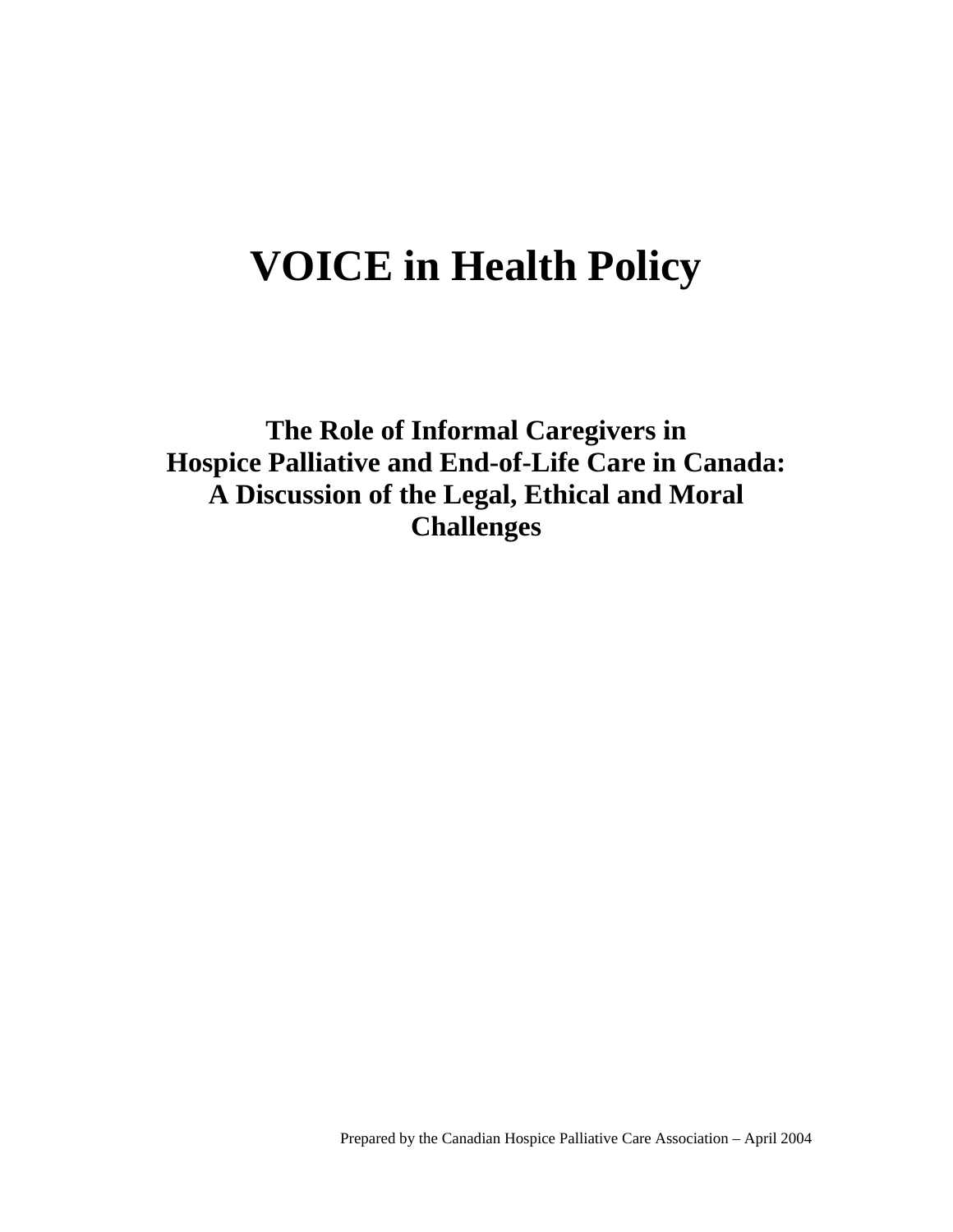# **Voice in Health Policy**

# **The Role of Informal Caregivers in Hospice Palliative and End-of-Life Care in Canada: A Discussion of the Legal, Ethical and Moral Challenges**

# **Preface**

*The Canadian Hospice Palliative Care Association (CHPCA) provides leadership in hospice palliative care in Canada. Its goal is the pursuit of excellence in care for persons approaching death so that the burdens of suffering, loneliness and grief are lessened. The organizations that are members of the CHPCA believe that:*

> **Every Canadian has the right to die with dignity, free of pain, surrounded by their loved ones, in a setting of their choice.**

*The CHPCA recognizes that informal caregivers play a key role in hospice palliative and end-oflife care, and their role continues to evolve and change. The tasks that informal caregivers are asked to do are shaped and influenced by a number of factors, including larger social, demographic and economic trends, the unique experience associated with caring for someone who is dying, and changes in health policy and services.* 

*There is growing evidence that informal caregivers, as a result of both the growing preference of many Canadians to die at home and changes in health services, are taking on a wider range of tasks and responsibilities. Given these changes, what are the legal, moral and ethical issues that informal caregivers face in providing palliative care? Do current health policies empower and support informal caregivers, or is there a need for new policies to reflect informal caregivers' changing role?* 

*The purpose of this paper is to:* 

- *spark discussion of the legal, moral and ethical issues that arise for informal caregivers providing hospice palliative care, and for the professionals who work with them*
- *begin to identify health policies that will empower and support informal caregivers, and address the legal, moral and ethical issues they face.*

*This discussion paper is based on information gathered through a review of the literature, anecdotal reports, and key informant interviews with informal caregivers, health care professionals (e.g., nurses, physicians, social workers) who work with informal caregivers, and experts in law and ethics. It also includes feedback from a policy forum hosted by the CHPCA, It is not an exhaustive study, but an attempt to identify issues and questions that should be explored when developing policy recommendations.*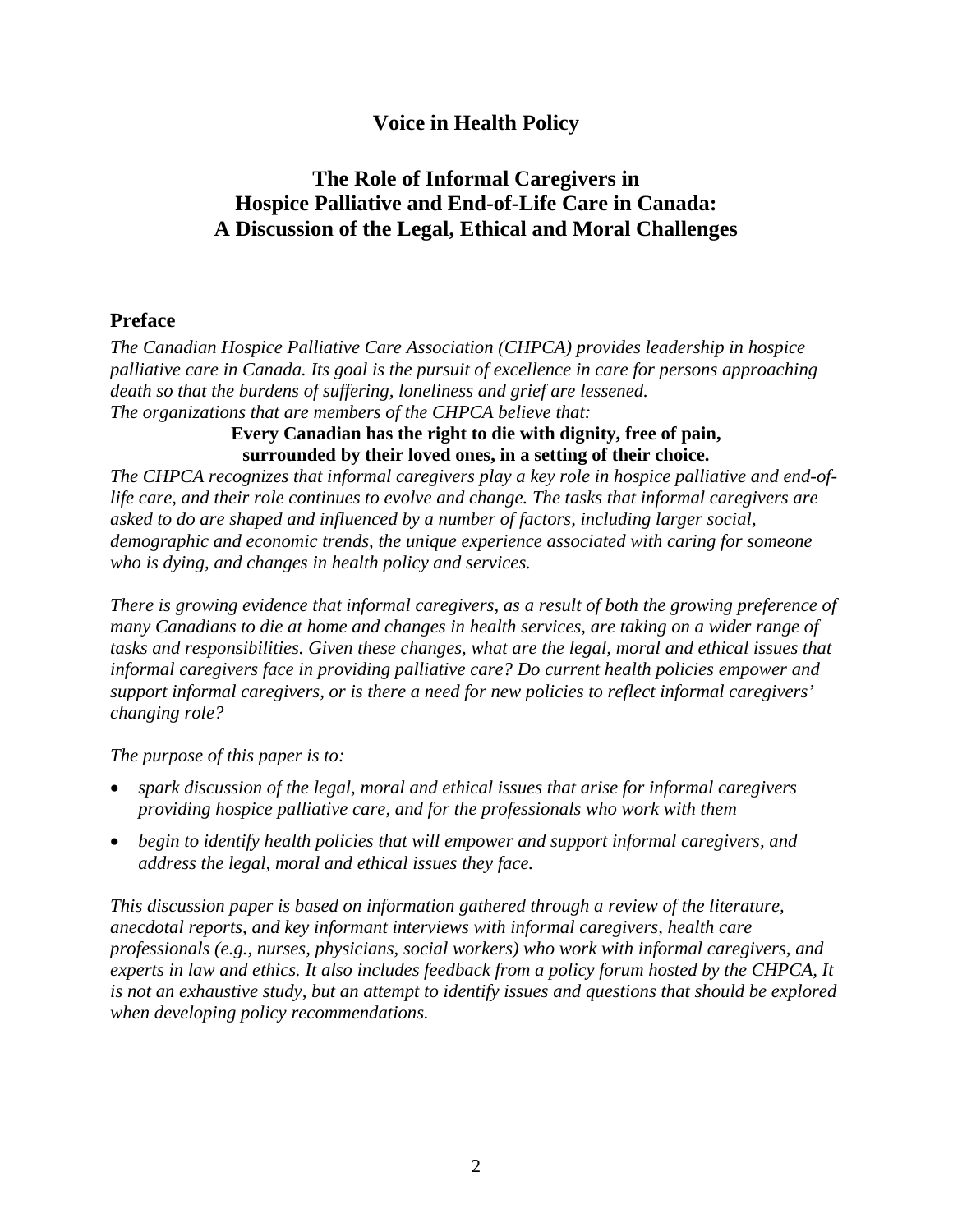#### *Background*

*This paper and the policy forum are part of a collaborative project between the CHPCA and Health Canada, funded by the Voice in Health Policy, Voluntary Sector Initiative (VSI). The goal of the VSI is to strengthen the capacity of the voluntary sector to contribute to health policy.* 

*The CHPCA gratefully acknowledges the guidance of the advisory committee for the project:* 

*Sharon Baxter, Executive Director, Canadian Hospice Palliative Care Association* 

*Lorna Hillman, Informal Caregivers Association* 

*Honna Janes-Hodder, informal caregiver* 

*Sandra MacLeod, Health Canada* 

*Barbara Power-Newton, Health Canada Secretariat on Palliative and End-of-Life Care*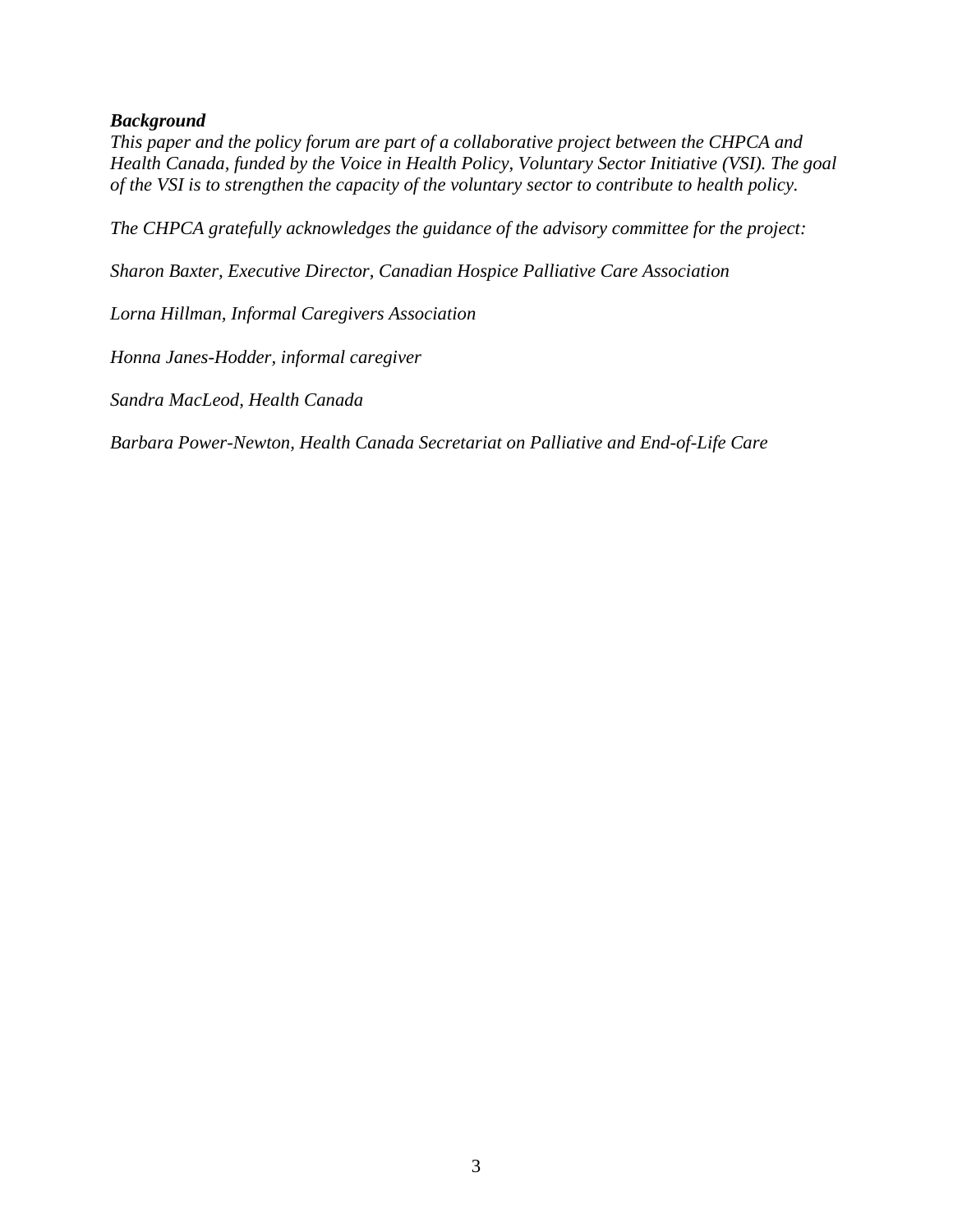# **Table of Contents**

| 1. Are informal caregivers able to make an informed choice about their role  |  |
|------------------------------------------------------------------------------|--|
| 2. What tasks can the health care system reasonably and ethically ask        |  |
| 3. What are the ethical and legal implications of making decisions about the |  |
|                                                                              |  |
| 5. What are the ethical and legal implications of the amount of support      |  |
| 6. What are the ethical and legal implications when communication is an      |  |
|                                                                              |  |
|                                                                              |  |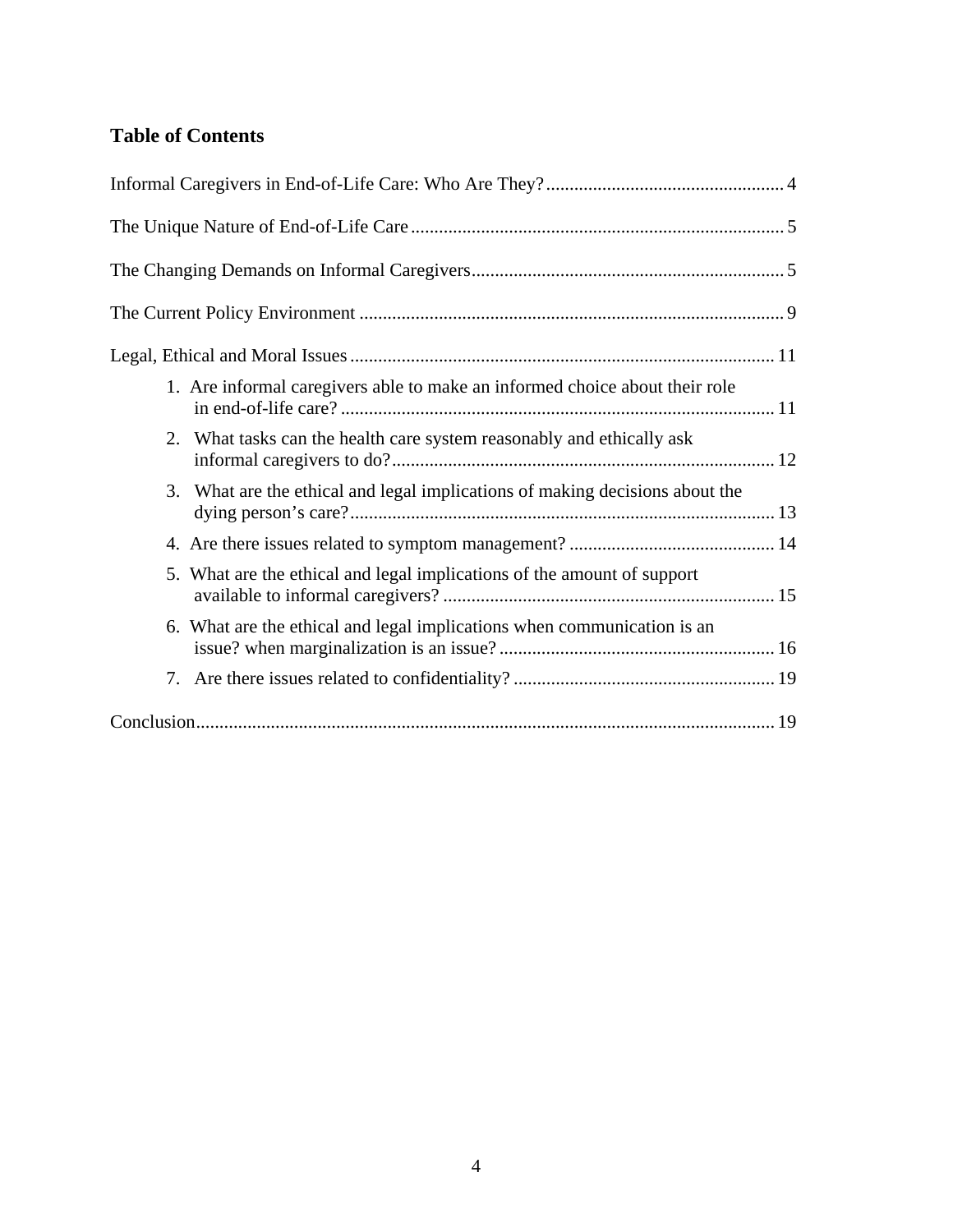# **Informal Caregivers in End-of-Life Care: Who Are They?**

*Compassion, demographics and diminishing resources will dictate that each one of us has been or will be an informal caregiver at some time in our lives.* 

> *Ann Soden Chair, National ElderLaw Section Canadian Bar Association April 2004*

In hospice palliative and end-of-life care, informal caregivers are the family members (i.e., spouses, partners, parents, children, siblings, extended family), friends and neighbours of people who are dying. Traditionally, the majority of informal caregivers have been family members but, as a result of demographic trends, that is changing. In a highly mobile society, families no longer live as close to one another as they did in the past. There are also a growing number of single women in Canada, and people living alone. According to the 2002 General Social Survey, about 35% of women and 16% of men over age 65 live alone (Statistics Canada, 2002). These trends likely mean there are fewer family members to share end-of-life care, and may explain the growing number of friends and neighbours now providing hospice palliative care.

According to both informal caregivers and professionals interviewed, informal caregivers continue to be primarily women – usually the partners, mothers, daughters, sisters, daughters-inlaw and friends of the dying person. These anecdotal reports are supported by research that indicates that between two-thirds and three-quarters of informal caregivers are women (Guberman, 1999).

While women continue to be the primary informal caregivers (Guberman, 1999), there are indications that men are becoming more involved. About 42% of men in Canada report that they are willing to provide care for family members (Ipsos-Reid poll, 2004), and about the same proportion of men as women over age 45 report providing some care for one or more seniors (Statistics Canada, 2002).

In terms of informal care, men tend to focus on practical tasks around the house, on outside work and on financial matters, while women provide most of the hands-on, personal care (Statistics Canada, 2003; Guberman, 1999). When men are placed in a primary caregiving role, they appear to be effective at organizing help. In one study, almost all the men had a nurse in the family who helped with caregiving or had organized a group of caregiving women to help them (Stajduhar, 2004).

In hospice palliative care, the age of the informal caregiver can have implications. The average lifespan for most Canadians is now over 80 years for women and 75 for men, as opposed to 71 and 62 in 1951 (Statistics Canada, 1995). This means that more informal caregiving is falling on older, frailer spouses, partners, and siblings, and on older children, who may themselves have age-related health problems. When it is a child who is dying, the parents may be quite young, less established in their careers, and face the added responsibility of caring for other children.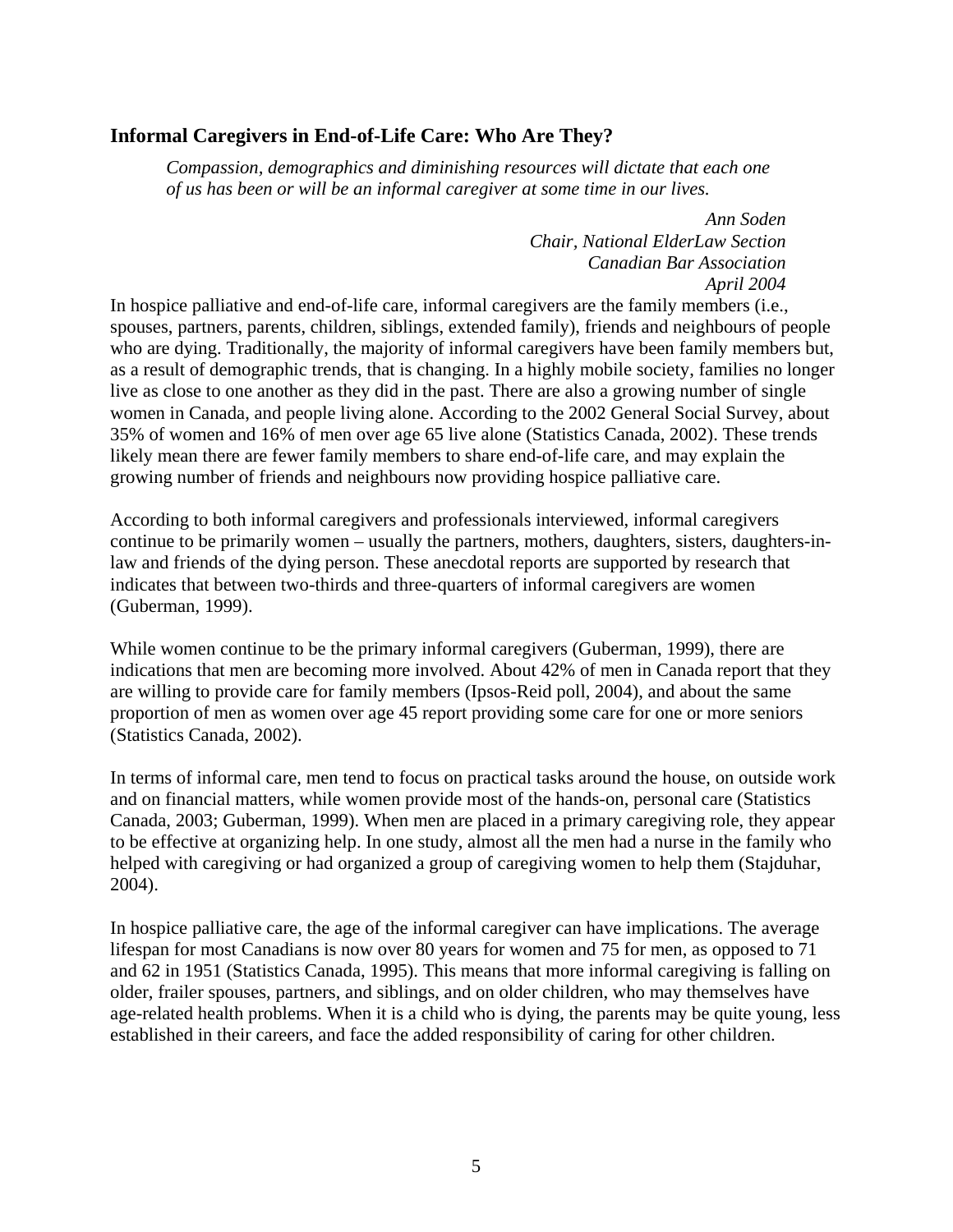# **The Unique Nature of Palliative/End-of-Life Care**

The CHPCA recognizes that the challenges of informal caregiving extend far beyond end-of-life care. Many families are providing ongoing informal care for children with congenital problems or developmental disabilities, and for family members who have long-term chronic conditions or who are recovering from illness or surgery.

However, hospice palliative care comes with its own unique stresses and needs. Informal caregivers are asked to provide care at a time when they are also dealing with their own sense of impending loss and grief, and when their main focus is on being with the dying person and providing emotional support through the process of dying. In the context of hospice palliative care, the "adaptational tasks of the caregiver parallel those of the patient … the caregiver must integrate and acquire medical information while simultaneously mobilizing coping strategies." (Glajchen, 1997)

The closer people are to the end of life, the more important the

#### informal caregiver or intimate other's role is. In the goals of palliative care – farewells, reconciliation, support – informal caregivers are essential, and professionals play a much less dominant role. In this situation, the informal caregiver can face "an enormous challenge in trying to meet the patient's needs for emotional and practical support, while dealing with his or her own impending loss and separation." (Glajchen, 1997)

# **The Changing Demands on Informal Caregivers in End-of-Life Care**

People at the end of life have complex care need, which are different from the needs of those who are not facing impending death. Their needs include:

- medical care (e.g., disease management, pain and symptom management, side effects of medication)
- personal or practical care (e.g., feeding, bathing, household activities)
- psychological, social and spiritual care (e.g., relationships with family, fears, values, meaning)
- loss, grief and bereavement care (e.g., planning for death and bereavement, mourning)

According to the professionals interviewed, informal caregivers used to focus primarily on last two needs: psychological, social and spiritual care, and on loss, grief and bereavement. Their main role was to "be" with the person and provide emotional support through the process of dying.

The roles of informal caregivers in hospice palliative care are:

- assisting the dying person in understanding palliative care
- helping the person access palliative care
- advocating for optimal palliative care
- supporting the decisions of a competent person
- making decisions for a person who can no longer make decisions for him/herself
- assisting with communication at all levels
- bereavement.

*N. Kenney Ethical Issues: Informal Caregivers, Palliative and End of Life Care May 2004*

Because of changes in the health care system, informal caregivers are now providing a significant amount of personal care and, in some settings, medical care. It appears that informal caregivers are being asked to take on a larger burden of care.

# **Goals of Hospice Palliative Care**

- Pain and symptom control
- Support for the "last things"
- Concern for family and loved ones
- Importance of "presence" and non-abandonment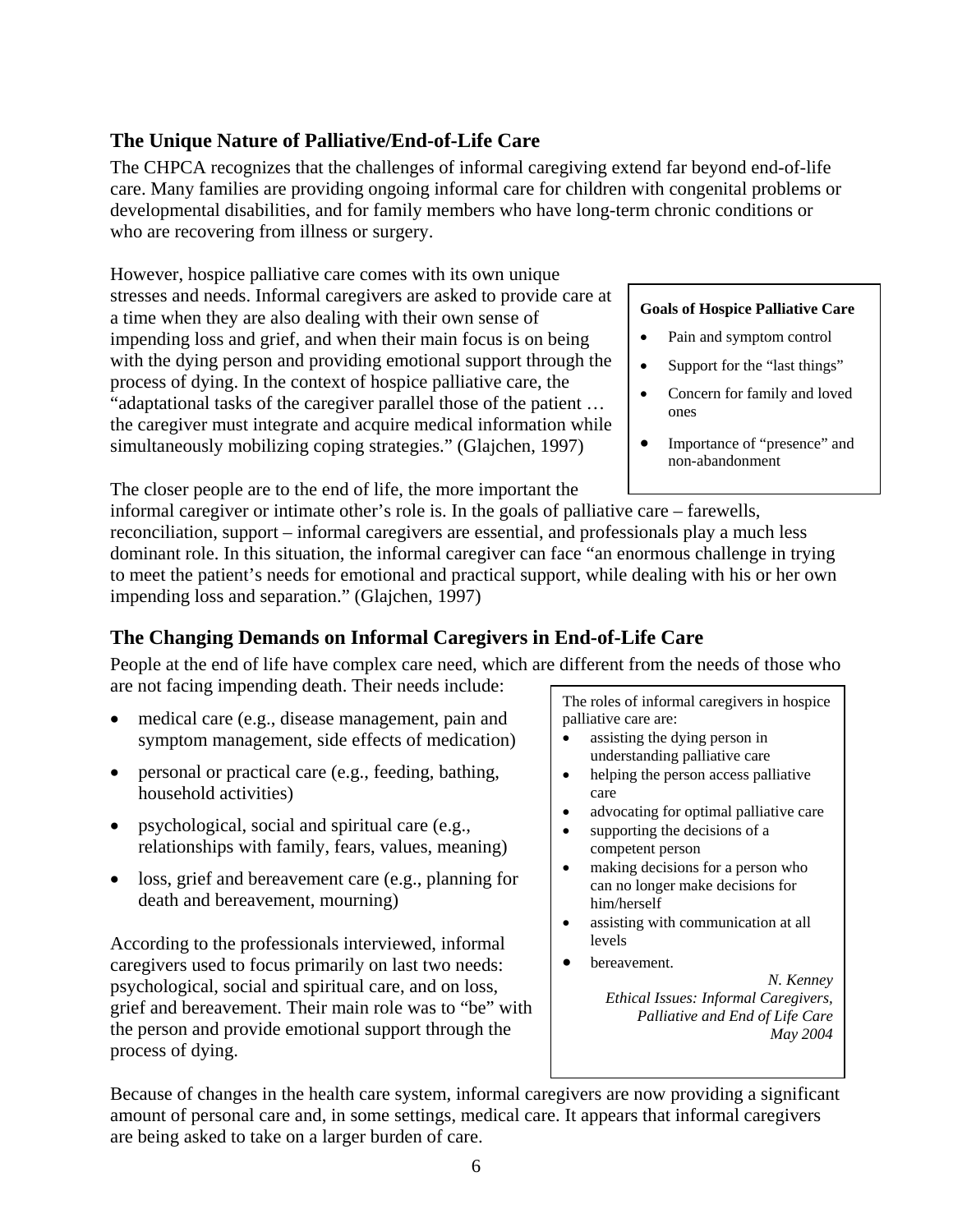The following text and diagrams attempt to show how the role of informal caregivers has changed in each of the settings where people die: residential hospices, long term care facilities, hospitals and at home. (In the diagrams, the light part of the circle indicates the role of the informal caregiver, while the dark part indicates the role of the professional caregiver.

**In residential hospices**. In residential hospices, the role of informal caregivers continues to focus on "being with" the person who is dying, and providing emotional support. Residential hospice programs are staffed and organized in such a way that professionals and/or trained volunteers provide any medical care and most personal care. Informal caregivers can choose to be involved in the dying person's personal care. Those who do report they receive a lot of support

from staff. Informal caregivers in a hospice setting a involved in decisions about the dying person's care.

**Roles in End of Life Care in a Hospice Setting**

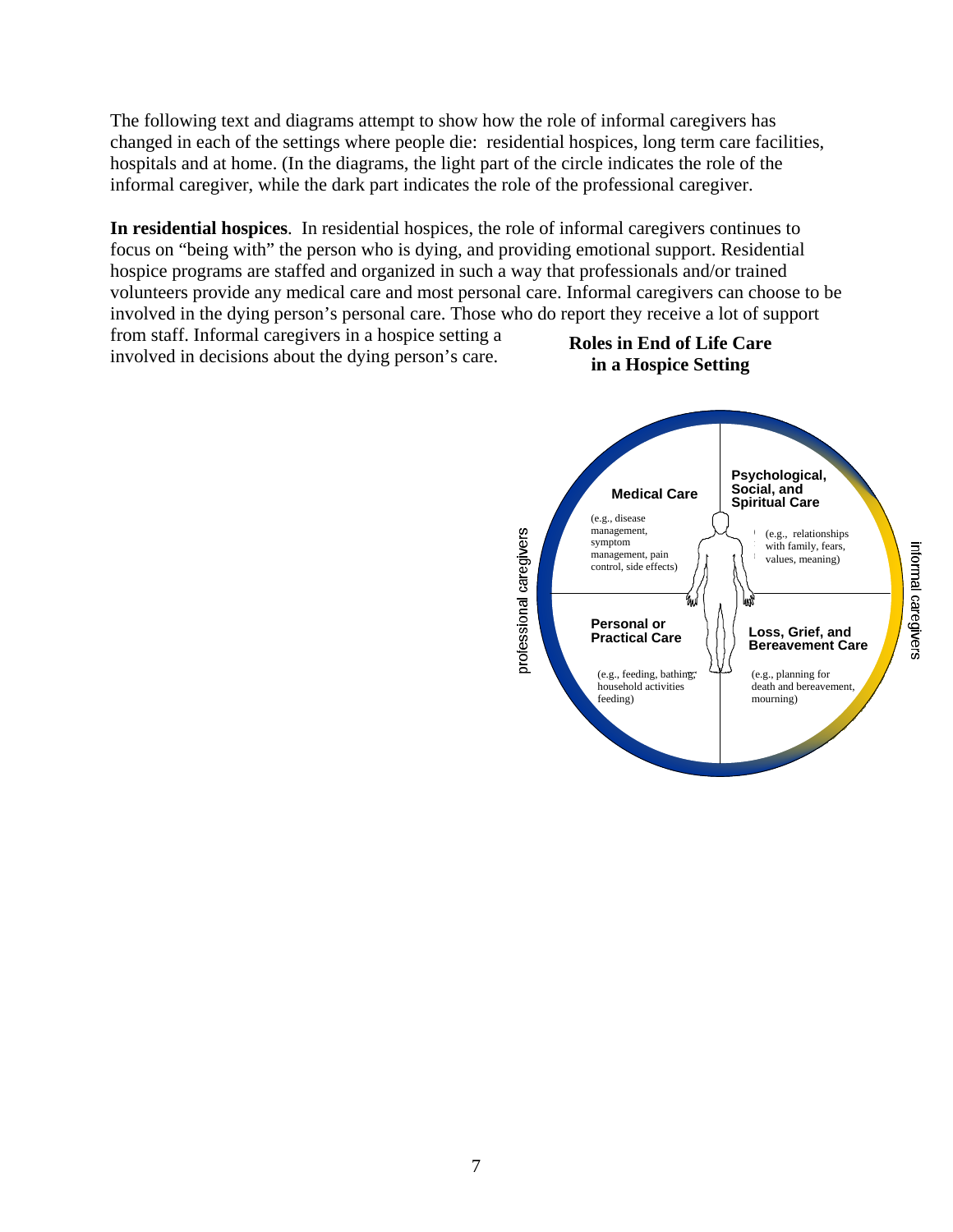#### **In long-term care facilities and hospitals**.

In both long-term care facilities and hospitals, the role of informal caregivers has expanded to include more personal care, such as help with bathing, feeding, shaving, and exercise. Although professional staff in these settings are expected to provide personal care and do provide most of the bladder and bowel care, they are often caring for many residents or patients with very complex health care needs. According to key informants, these settings are not adequately staffed to provide timely personal care. Informal caregivers often take on these tasks so the dying person does not have to wait, and the system has gradually become dependent on them to provide this assistance.

Informal caregivers report that they feel responsible for advocating for the dying

persons in these settings in order to ensure they receive the care and attention they need when they need it. Although informal caregivers are able to get more rest when the dying person is in a long-term care facility or hospital than when they are caring for the person at home, they often experience significant stress because they worry the person may not receive timely care in their absence. It is also becoming increasingly common for informal caregivers to hire private nurses to provide extra care in these settings when they are not able to do so.

#### **Roles in End of Life Care in a Hospital or Long-Term Care Facility**

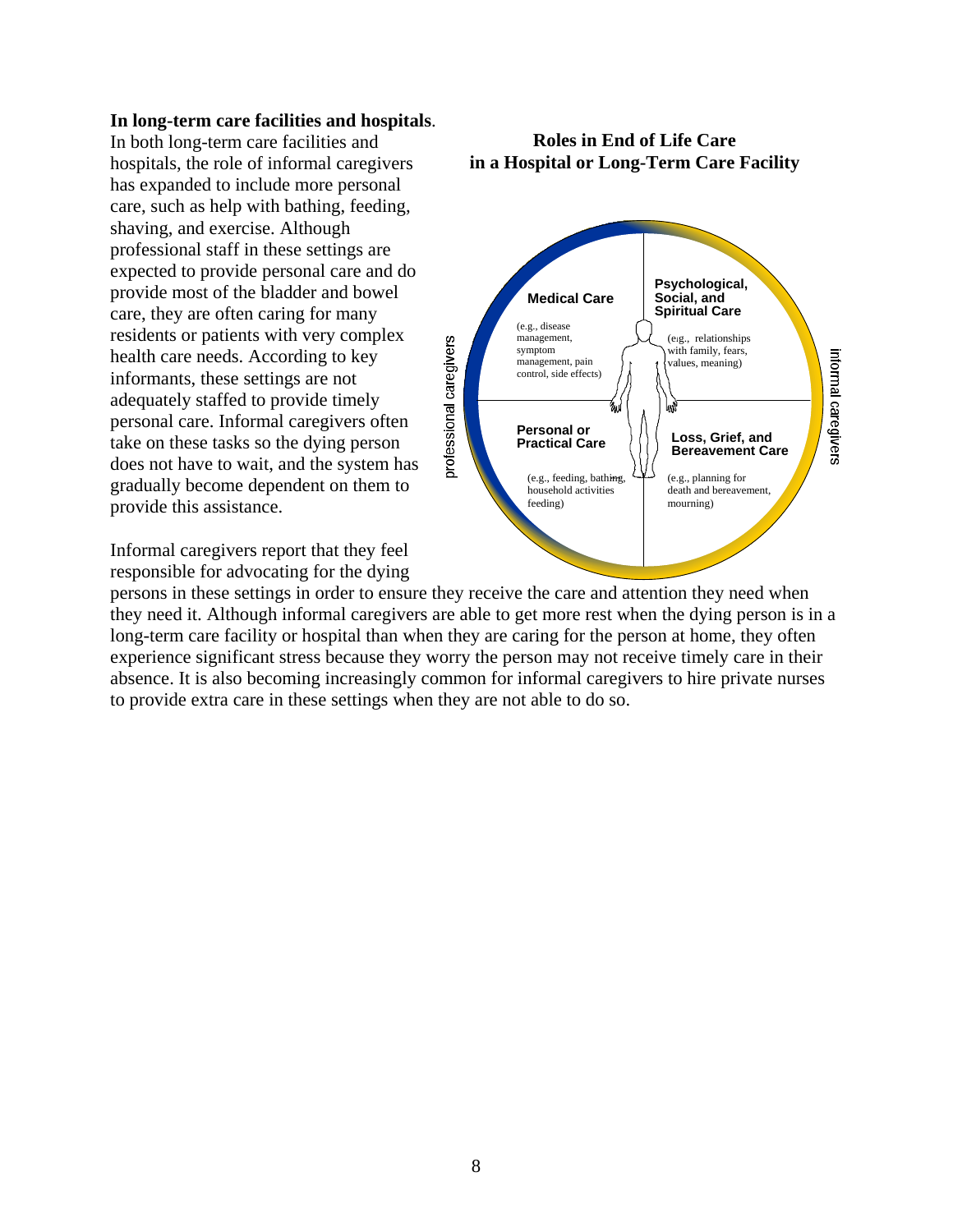**At home.** While the demands on informal caregivers have increased in all settings, the change has been most extreme for those caring for people at home. According to key informants,

informal caregivers providing hospice palliative care at home undertake a wider range of tasks in an environment where they typically have less support from professionals. Their tasks may include:

- psychological, social and spiritual care
- personal care, including bathing, toileting, bowel care, bladder care, massage
- medical care, including administering medications, giving injections, cleaning and changing catheters, changing dressings, keeping records, turning patients
- homemaking services, including cooking and cleaning



**Roles in End of Life Care at Home**



- advocacy and care co-ordination, including dealing with the different care providers who come to the home, and organizing the equipment and services the dying person may need
- financial support families often have to purchase medications, supplies and equipment that would be provided free if the person were dying in a hospital
- other responsibilities, such as caring for children or another older person in the home.

The most significant difference for informal caregivers at home (besides the 24 hour a day role in care) is the responsibility for medical care. In all other settings, there is a clear line between what formal caregivers and informal caregivers can do: trained professionals are responsible for all medical care. In the home, this is typically not the case. More and more medical care, including administering medications for pain and symptom management, is being delegated to informal caregivers, who are being asked to take on what a nurse – and sometimes a physician -- would do in an institution.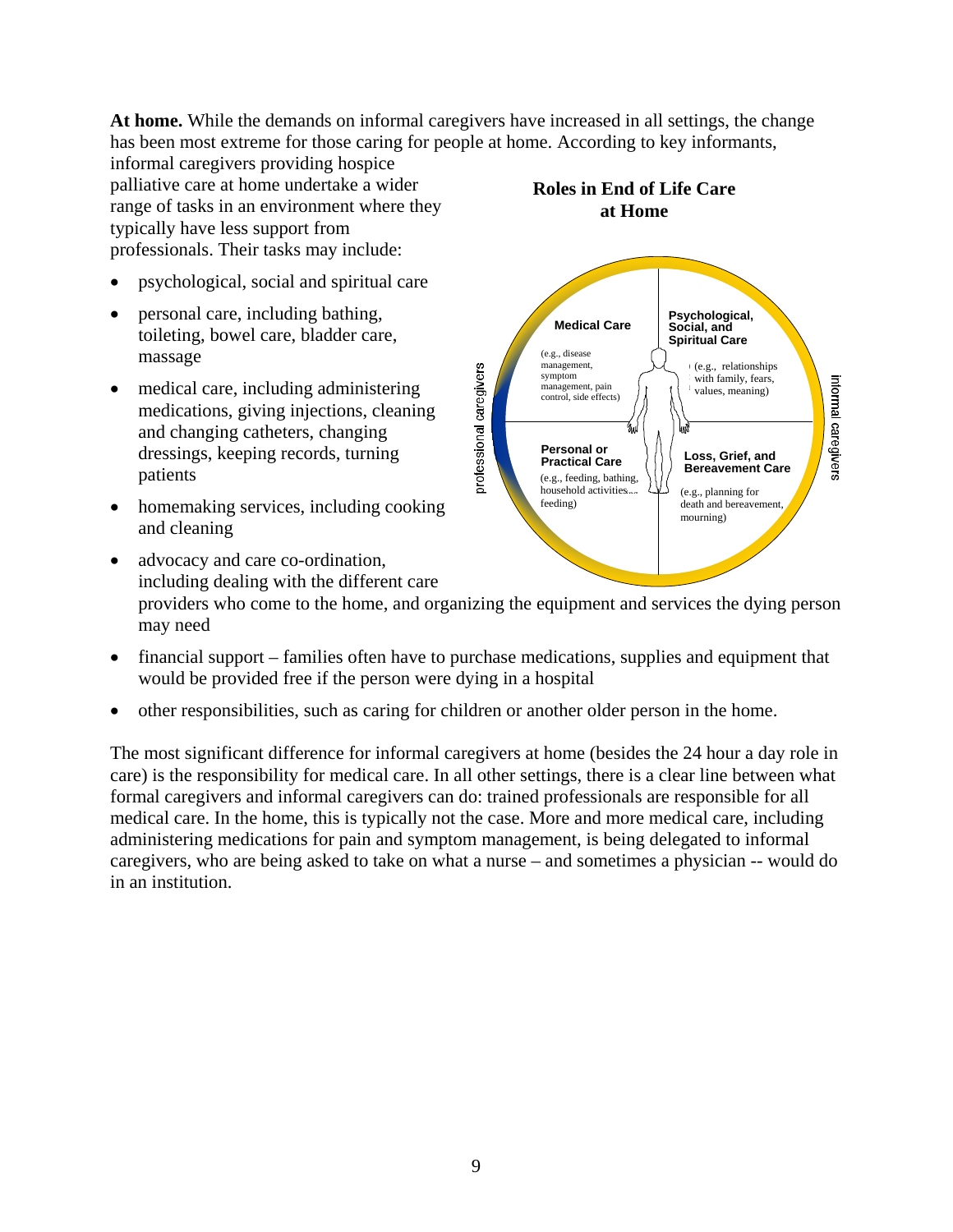# **The Current Policy Environment**

Are current health or other social and economic policies and trends helping or hindering informal caregivers providing end-of-life care? What are the implications of existing trends in health policy? Are policies introduced for non-health reasons having unintended consequences for informal caregivers?

According to caregivers and professionals, there have been a number of recent policy trends or developments that will have positive implications for informal caregivers, including:

- the new federal Compassionate Leave benefit, which will allow informal caregivers to use the employment insurance system to compensate for some loss of earnings if they take a leave from work when a family member is dying. The policy also encourages employers to protect the positions of people who take compassionate leave. The program has not been in place long enough to determine its effectiveness. (Note: the benefit is available for six weeks, which may not meet the needs of all dying people and their caregivers. It is also limited to partners, parents and children. Current eligibility criteria do not reflect the wide range of people involved in informal care.)
- changes to some provincial labour legislation that allow people to use the Compassionate Leave benefit
- changes to the Quebec labour code that allow for paid family days
- new policies introduced by various provinces, including:
	- the development of hospice palliative care programs/teams and home hospice programs in Manitoba and British Columbia
	- B.C.'s Palliative Benefits Program, which provides funding for drugs and equipment required for people dying at home (Note: the program is only available to assist people in the last six months of their lives, which is difficult to predict. It often takes people longer than 6 months to die.)
	- Manitoba's palliative drug plan
- increases in the federal and some provincial tax credits for costs associated with informal caregiving (Note: tax credit programs provide some relief, but they can only be accessed after the fact. They do not help families who do not have the resources to pay for medication, supplies or equipment when they are required.)
- greater awareness on the part of professionals about the importance of hospice palliative care – and the more specialized training available
- the trend to more hospice palliative care at home for people who want to die at home and informal caregivers who choose to provide the support
- greater public recognition of the role of informal caregivers, and the need to support them
- the recommendations of the Romanow and Kirby reports, which support informal caregivers and end-of-life care.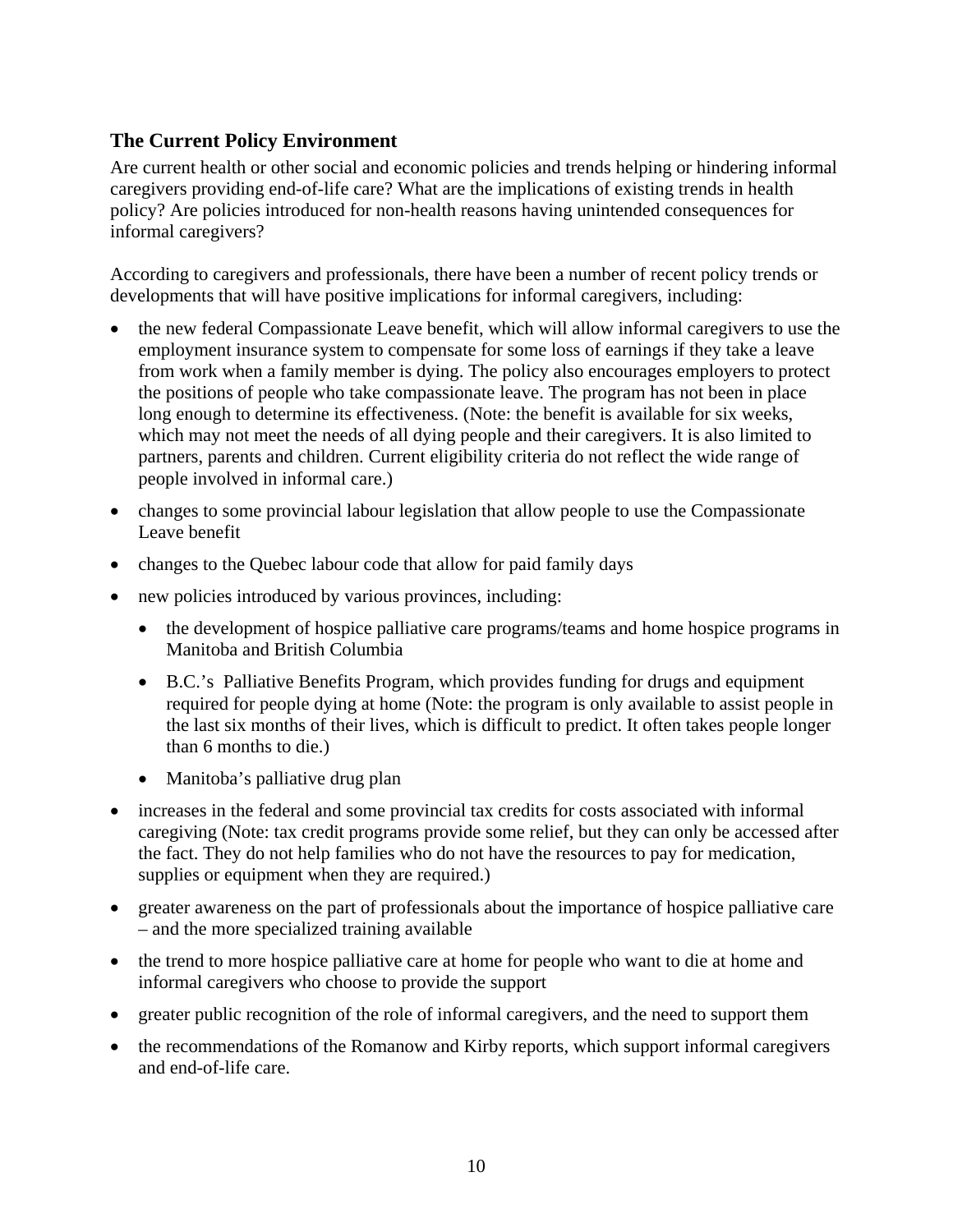Key informants also identified some policy trends or developments that may have negative implications for informal caregivers:

- the shift from institutional care to community care without the resources required to support effective community care
- the trend to "privatize" health care and shift more responsibilities and costs from the system to individuals
- the trend to shorter hospital stays (Note: professionals report that this policy can mean that people are discharged home to die with significant care needs)
- the pressure on families and informal caregivers to care for dying persons at home, which is based on the implicit assumption that the family will be there to provide assistance
- cutbacks and restructuring in home care services, which have reduced the amount of home care available, including nursing care and practical care in the home, and increased the burden on informal caregivers (Note: nurses still visit but may not have time to provide psychosocial support; hours for support services, such as shopping, cooking, and house cleaning have been reduced)
- lack of development of the psychosocial area in hospice palliative care. Hospice palliative care programs are supposed to have spiritual programs in place but many do not. According to professionals interviewed, hospice palliative care programs faced with budget pressures typically cut social workers.
- restrictive criteria for some programs, such as services available only to people dying of cancer, or workplace policies that allow employees time off to care for a child but not a parent
- the lack of policies that focus specifically on the needs of informal caregivers
- provincial disparities which raise the issue of equity.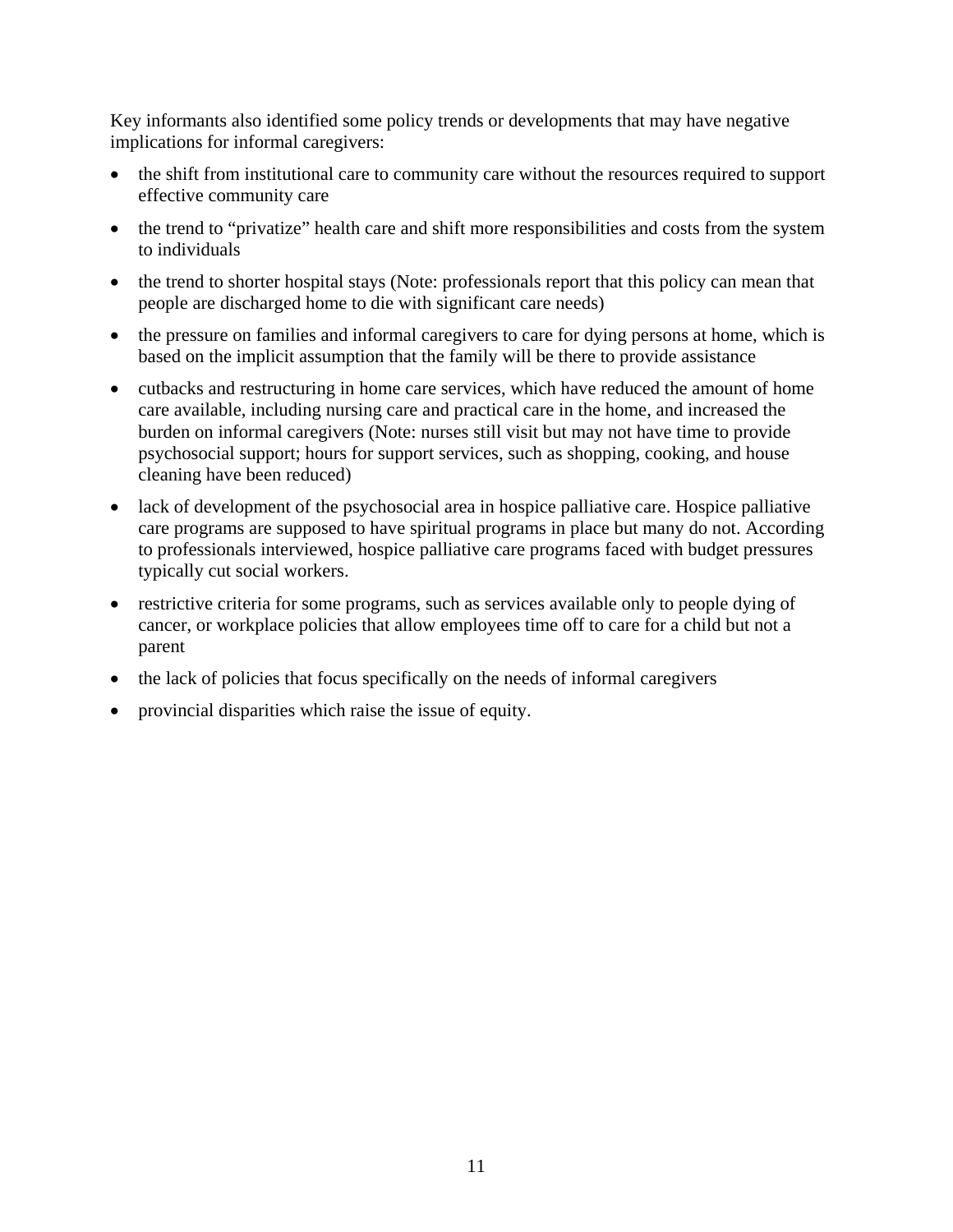# **Legal, Ethical and Moral Issues**

As informal caregivers take on a larger role and more responsibility in end-of-life care, they and the professionals who work with them are facing a number of complex ethical issues and possibly some legal issues. Most of these reflect the dilemma of trying to find an appropriate balance between social and family responsibility in end-of-life care. We generally expect individuals and families to take responsibility for themselves but, when the burden becomes to great, our systems step in to help and society shares the responsibility. The willingness of the system to help depends on how much it values the care of the dying – particularly compared to how much it values other more active types of care. With the changes that have occurred in the health care system, there is some question whether we are asking too much of individuals in providing hospice palliative care, and whether our systems are there to provide support when needed.

As a first step in the process of looking at the role informal caregivers and the possible policy implications, the CHPCA has identified the following ethical and legal issues:

- the "idealization" of dying at home and the growing pressure on informal caregivers to provide care at home, regardless of their ability/capacity to do so
- the expanded role of informal caregivers
- pain and symptom management
- the lack of support for informal caregivers providing hospice palliative care
- substitute decision making and confidentiality
- the added complexity created by culture, disability and marginalization
- the transition from active to palliative care.

# *1. The "Idealization" of Dying at Home and Pressure on Informal Caregivers to Provide Hospice Palliative Care at Home*

The desire of people to die at home combined with the shift from institutional to communitybased care is giving professionals, patients and informal caregivers the strong message that "home is best". For people who want to die at home and the informal caregivers who choose to provide hospice palliative care at home, this is a positive trend; however, according to professionals who work with informal caregivers, some informal caregivers are feeling increasingly pressured to provide care at home. Faced with the desire of a dying person to die at home and the message from the health care system that "home is best", some informal caregivers report that they do not feel free to say "no". To refuse would make them feel like less than a good and loving family.

Even informal caregivers who choose to care for someone at home report that, when they made the decision, they "didn't realize what they were getting into". In many cases, they take on the role without a clear understanding of the responsibilities involved. The implications of an uninformed choice can be significant: caregiving can have a negative impact on informal caregivers' health and well-being, particularly if they are ill-prepared or feel overwhelmed.

• While it is probably not possible for individuals to truly understand or appreciate what is involved in providing hospice palliative care at home, there are steps that could be taken to reduce the pressure and ensure that families are aware that they have choices, such as: having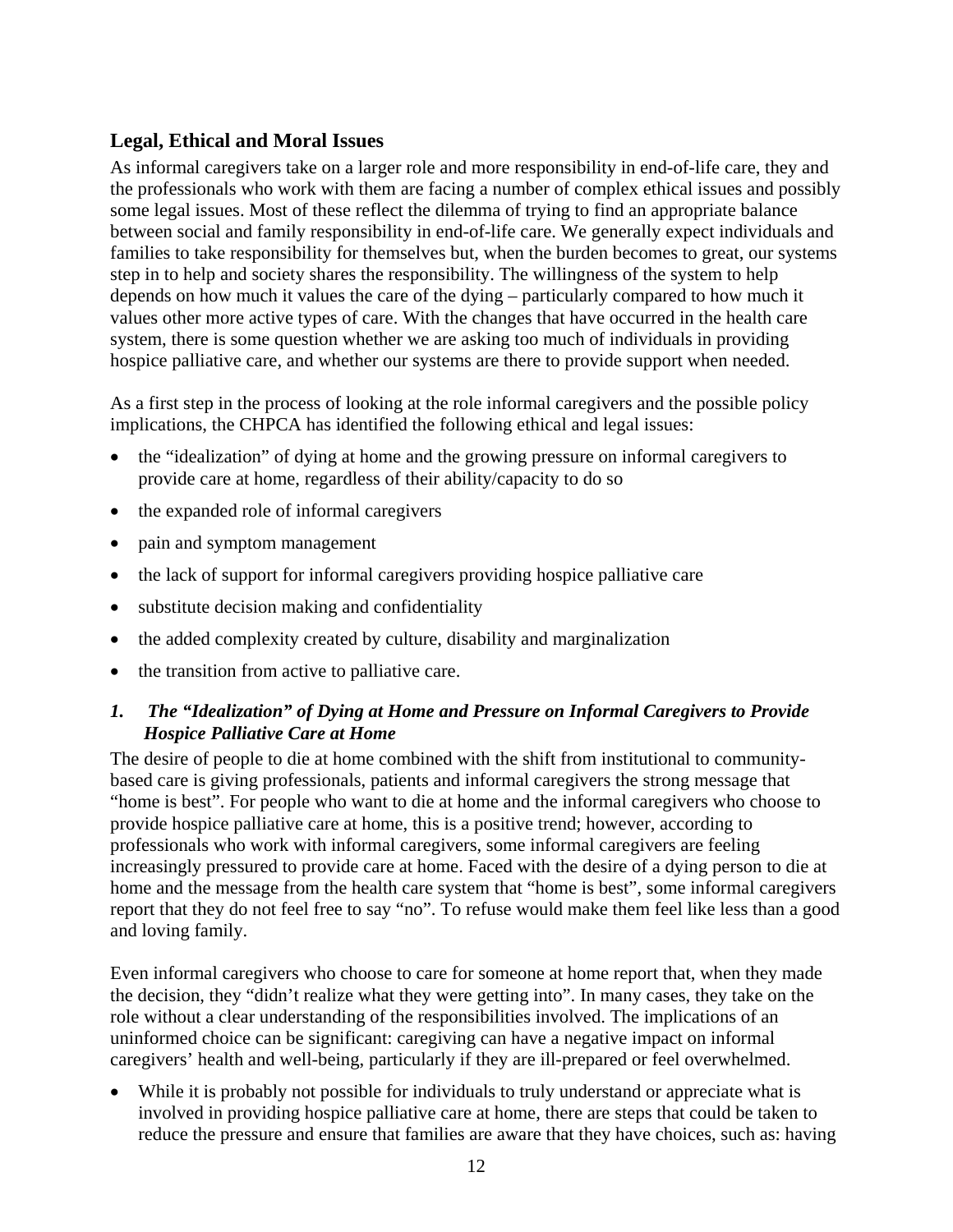open discussions between health care workers and informal caregivers/the dying person about the options (i.e., home is not necessarily best for everyone)

- communicating clearly that situations can change and, when they do, the system will be there to assist (i.e., it is possible to try providing care at home and to make a change if it becomes too stressful)
- ensuring there is a basket of consistent services available to help/support informal caregivers in all settings (i.e., home, hospital, long-term care facility).

The shift from institutional to community-based care and the pressure to provide more hospice palliative care at home can also create ethical issues for professionals, who struggle to balance their responsibility to the patient/informal caregivers and their responsibility for use of health care resources. Some report feeling intense pressure from their institutions to discharge people to home or the community as soon as possible, regardless of the situation. Some suggest that there should be an objective way to assess whether informal caregivers will be able to manage the care required.

In an attempt to ensure informal caregivers are willing and able to provide palliative care at home (as opposed to in another setting) and to support more informed decision making, the Victorian Order of Nurses is now using a caregiver assessment tool in five sites, and the Department of Pain Medicine and Palliative Care at the Beth Israel Medical Centre is developing a similar tool. Most participants in the forum discussion support a more consistent approach to helping people make the transition from active to palliative care, including choosing the best setting. But they caution that any assessment of either the dying person's or the informal caregiver's ability to make an informed choice must be culturally sensitive and avoid making assumptions that some people, because of a disability (e.g., hearing impairment) may not be able to make an appropriate choice.

Participants also cautioned that the shift of hospice palliative and end-of-life care to the home may have the long-term impact of reducing the health care system's obligation to provide care: an increase in care at home can result in a decrease in beds available for inpatient hospice palliative care, and fewer choices for individual or families.

# *2. The Expanded Role of Informal Caregivers*

The growing trend to move people out of institutions is being supported by advances in medical treatment and symptom management. With these advances, more care – and much more complex care – can now be delivered at home. In many cases, this involves high tech equipment, complex drug regimens and record keeping, and intrusive procedures, such as giving injections. This can be a particular issue for families in rural areas, where they are farther way from support if there is a problem.

While a high level of involvement in providing care gives some informal caregivers a greater sense of control over the situation and the feeling they are "doing something", it causes other informal caregivers great stress. Some, particularly older caregivers, may not feel confident about their ability to provide complex care. Even those who accept or welcome this expanded role acknowledge the heavy responsibility and question their competence. Some of their stress and anxiety could be reduced by providing appropriate training; however, it may not be practical or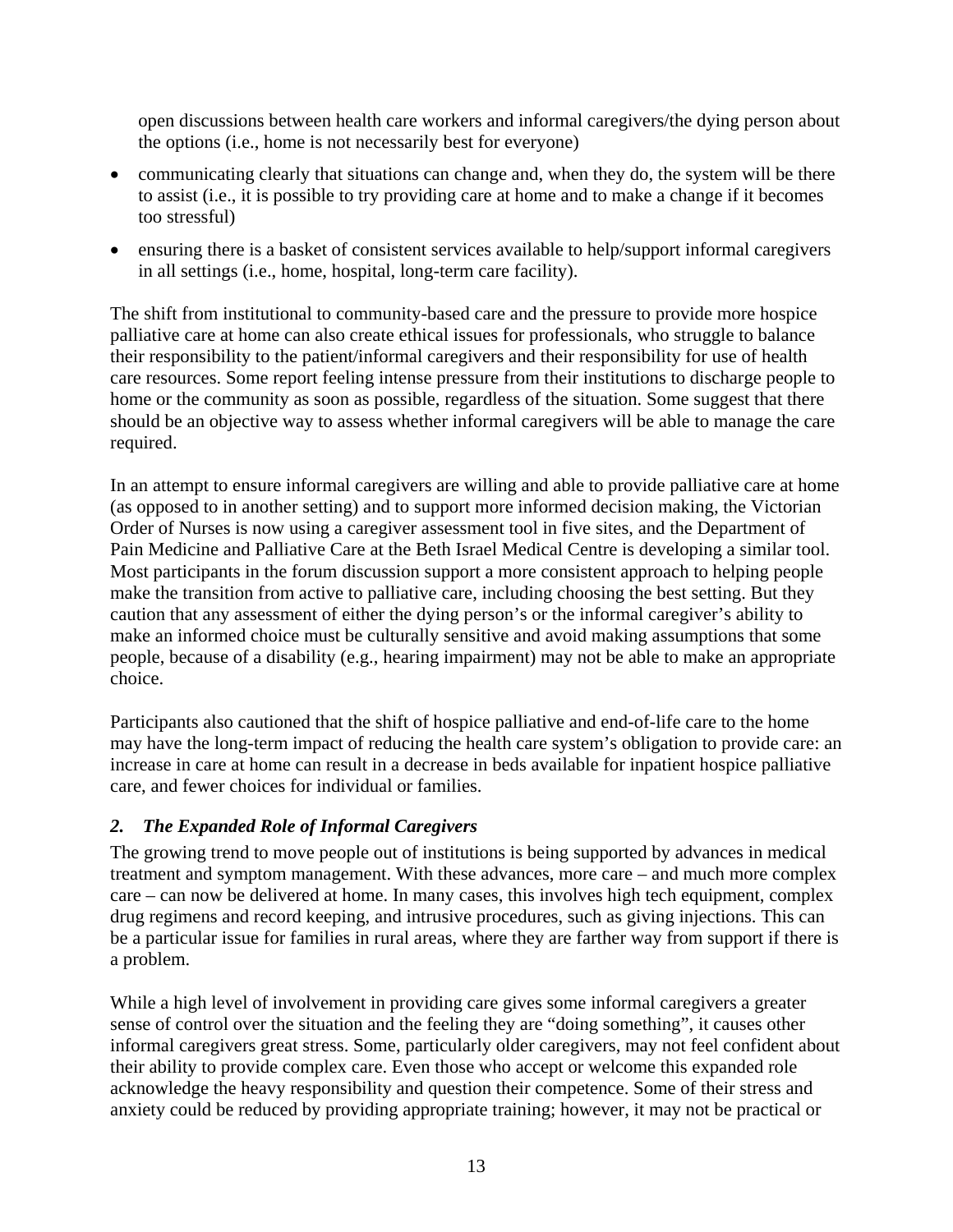moral to expect someone providing end-of-life care to participate in training at this highly emotional time in their lives.

Some worry that they might be legally liable if something goes wrong or if they make a mistake. Although informal caregivers do not have to adhere to the same standard of care as a professional, they are expected to provide the same level of care that a reasonable person with normal abilities would provide, and they could be held criminally liable if they intentionally cause harm or damage someone physically, mentally or morally (Soden, 2004). According to a lawyer interviewed for the project, the trust placed on informal caregivers carries some important legal and many more ethical responsibilities. These are not intended to frighten or deter people from providing care, but they should be understood so informal caregivers can fulfill their role.

For many informal caregivers, the increasing care demands in all care settings can blur the boundaries between their role as a family member or friend and their role as a caregiver, and affect their relationship with the dying person. For example, a son can find it extremely difficult to bathe or provide bowel or bladder care for his mother.

There is also the risk that the Compassionate Leave benefit will create the perception that informal caregivers are being "paid" to provide care – which could lead to even greater expectations and demands. Participants in the policy forum were concerned that more responsibility and burden was being transferred to informal caregivers without providing adequate emotional and financial support.

The burden of care can be particularly heavy for families caring for children who dying. In many cases, children take longer to die and will often go through periods of remission. Because there are few pediatric hospices in Canada, the knowledge and expertise in pediatric hospice palliative care remains in the tertiary care centres and may not be easily accessible to all families. If informal caregivers are going to be asked to take on a greater burden of care, then there is a need for adequate and appropriate supports, including:

- a structured assessment of the caregiver, and home situation
- access to information, training and capacity building
- access to adequate respite services available in both urban and rural areas
- access to 24-hr on-line and telephone support for caregivers
- more education of formal caregivers about the supports required in pediatric hospice palliative care
- a clearer delineation of social responsibility and family responsibility in end-of-life care.

Delegating increasingly complex care to informal caregivers may also raise legal and ethical issues for the professionals who work with them. Could professionals be held legally liable for delegating responsibilities to someone who is not capable? Should professionals be responsible for providing appropriate training and ongoing monitoring to ensure that informal caregivers are able to fulfill an ever increasing role in providing medical care?

Delegating complex care also raises the larger question of "what is hospice palliative care" and the "medicalization" of hospice palliative care? Does it/should it involve active care and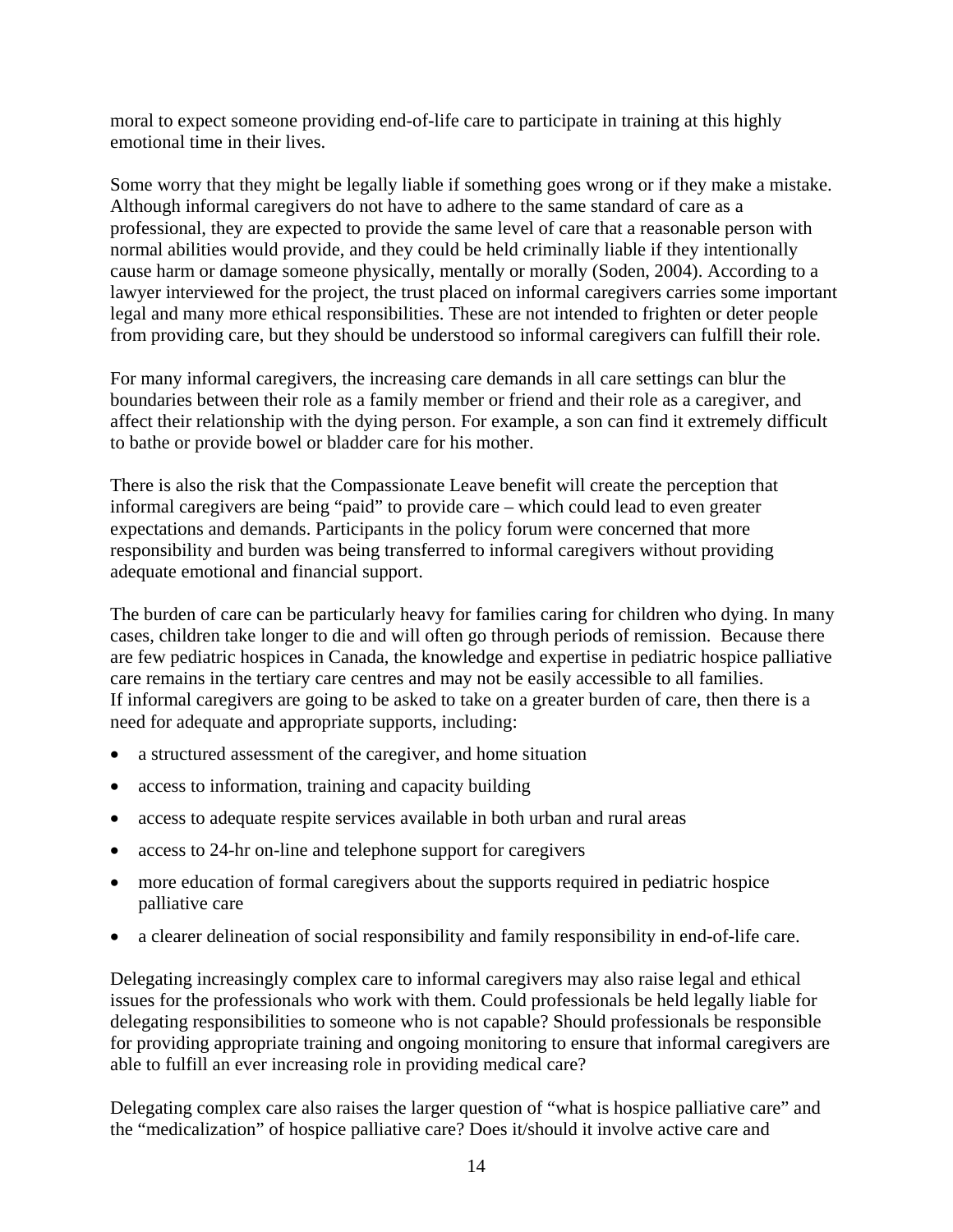interventions, or should it be refocused on pain and symptom management, and support for the "last things"?

#### *3. Pain and symptom management*

According to researchers in the Department of Pain Medicine and Palliative Care at the Beth Israel Medical Centre in the United States, informal caregivers are playing a greater role in pain and symptom management.

*"Caregivers of chronic pain patients assess and report pain, together with, or independent of, the patient. It often falls to the caregiver to administer pain medication, obtain, fill and refill prescriptions, and make decisions about dosages. Caregivers can encourage patients to report new symptoms and side effects, and remind them to take their medications as prescribed. With the advent of high-tech home care and pain management, family caregivers are also expected to help manage patient controlled analgesia pumps, epidural catheters and home infusions.* 

*"A 1998 study of caregivers … illustrated the impact of caregiving for chronic pain patients on caregivers' quality of life. Caregivers reported high levels of psychological burden in having to make decisions for the patient, and in being expected to provide encouragement and companionship. Caregivers expressed a sense of physical burden, in having to help with activities of daily living and assume additional roles for the patient with pain. In addition, caregivers reported high levels of medical burden, as described by assisting with medication administration, attending medical appointments, helping with exercise and massaging painful areas for the pain patient. In a focus group, caregiving was described as an all-consuming responsibility that affected mood, work, relationships and enjoyment of life. Caregivers described feelings of exclusion, invisibility and isolation in their interactions with the health care system." (Glajchen & Fraidin, 2000)* 

According to the key informant interviews conducted for this project, all informal caregivers experience anxiety when asked to administer medications for pain and symptom management. Many struggle with a sense of guilt that something they do for the person may hasten his or her death. These ethical, legal and moral issues are compounded by informal caregivers' lack of knowledge about the amount of medication required to relieve symptoms and the amount required to kill, which is often based on the dying's person changing condition (Soden, 2004).

Being responsible for administering medication can also put the informal caregiver in the position of having to deal with the dying person's request for assisted suicide, or of coming face to face with their own desire that the person's pain "be over". It is extremely difficult for informal caregivers – and for professionals – when a dying person is begging to be relieved of pain only one hour into a four-hour medication schedule.

In the view of forum participants, many of the ethical issues that may arise around pain and symptom management can be reduced through a combination of communication and policy. For example:

• Informal caregivers are more likely to be comfortable in this role when they understand the place of pain and symptom management in the goals of palliative care, and when formal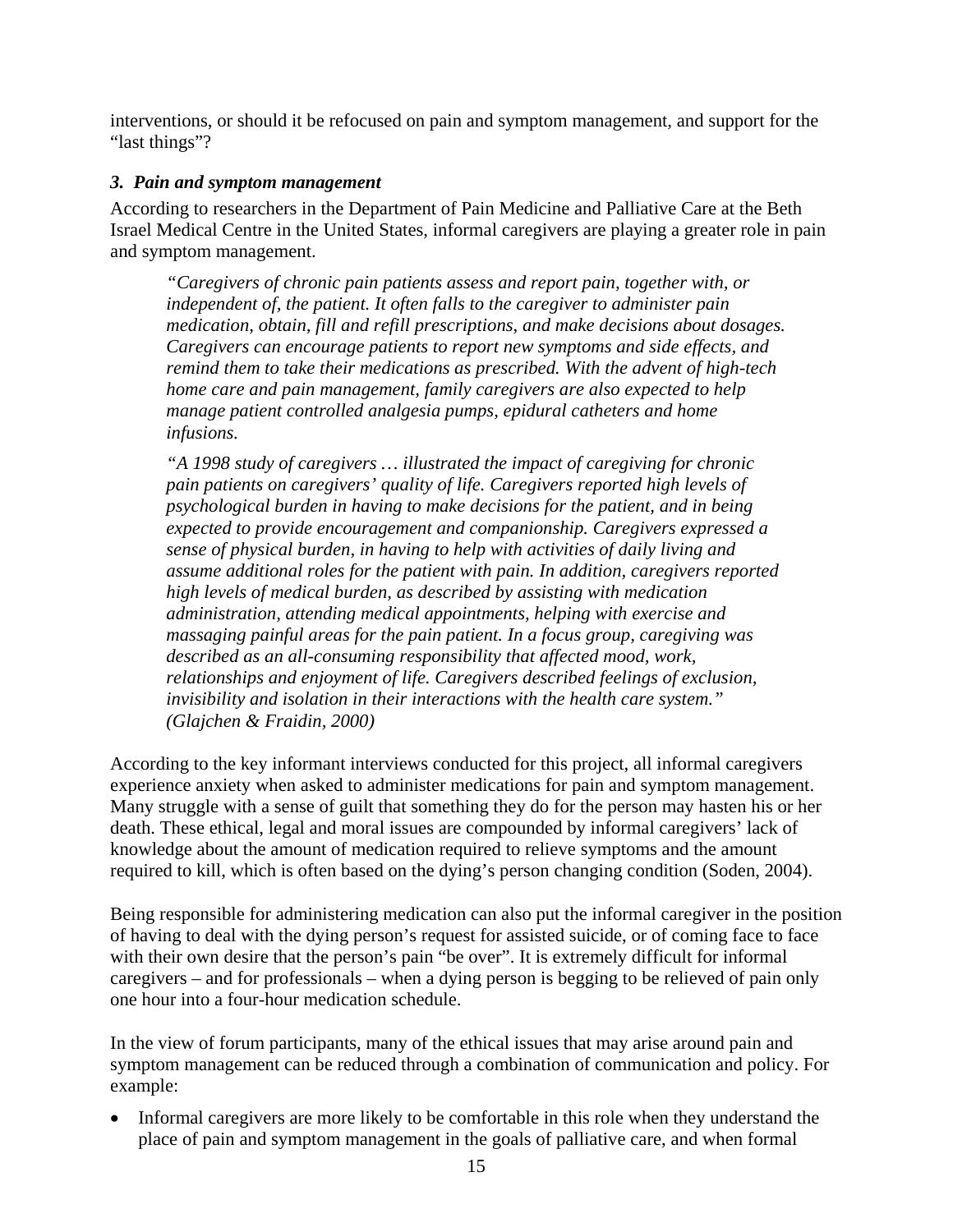caregivers communicate with them about the use of drugs, such as morphine, that have been stigmatized.

- There is an obligation on the part of formal caregivers to ensure informal caregivers receive adequate sensitive training in the use and administration of drugs for pain and symptom management (although there remains the issue of whether it is moral to be providing training during a time of great emotional stress).
- In terms of determining the appropriate timing and dosage for pain and symptom medication, it is important to have a plan and goals of care that are reviewed and revised as necessary throughout the course of providing palliative care. The palliative care community should develop a common tool to establish, revise and communicate goals of care, and promote national standards for end-of-life care.
- When informal caregivers do not agree on the goals of care, formal caregivers must be available to provide counseling for the caregiving unit.
- Efforts to communicate about pain and symptom management must take into account cultural differences on the use of pain and symptom medication as well as any cultural views/use of complementary therapies.
- It is also extremely important for informal caregivers to understand the limits of what palliative care can do. As one forum participant stated, "It is not possible to get rid of symptoms 100% of the time, so expectations should be realistic."

# *4. Support Available for Informal Caregivers*

Informal caregivers often provide care at great personal cost to themselves. In the course of caring for a dying person, their health may suffer. According to research done in the United States, informal caregivers who provide care 36 or more hours a week are more likely than noncaregivers to experience depression or anxiety: for partners, the rate is six times higher; for those caring for a parent, the rate is twice as high (Cannuscio et al, 2002). Caregivers use prescription drugs for depression, anxiety and insomnia two to three times as often as the rest of the population.

Informal caregivers may also pay a price in terms of their social lives, incomes<sup>1</sup> and out-ofpocket costs. According to Statistics Canada, a significant proportion of informal caregivers providing personal care for someone over age 65 report a loss in social activities, a drop in income, and an increase in costs. The cost of equipment and medications required to provide hospice palliative care at home, and the cost of extra help, such as private nurses, to assist with hospice palliative care at home, in a long-term care facility or in hospital can create a severe financial burden for informal caregivers, particularly if the dying person does not have private insurance. When the informal caregivers' budget begins to affect quality of care, the cost of care can become an ethical issue.

For example, if a medication a dying person needs at home is not covered by the provincial drug plan, the person may have to settle for a less effective, more affordable alternative. If that person were being cared for in a hospice, hospital or long-term care facility, the informal caregivers would have 24 hour access to health professionals, and the cost of the medication is usually

1

<sup>&</sup>lt;sup>1</sup> The Compassionate Leave benefit should reduce the loss of income.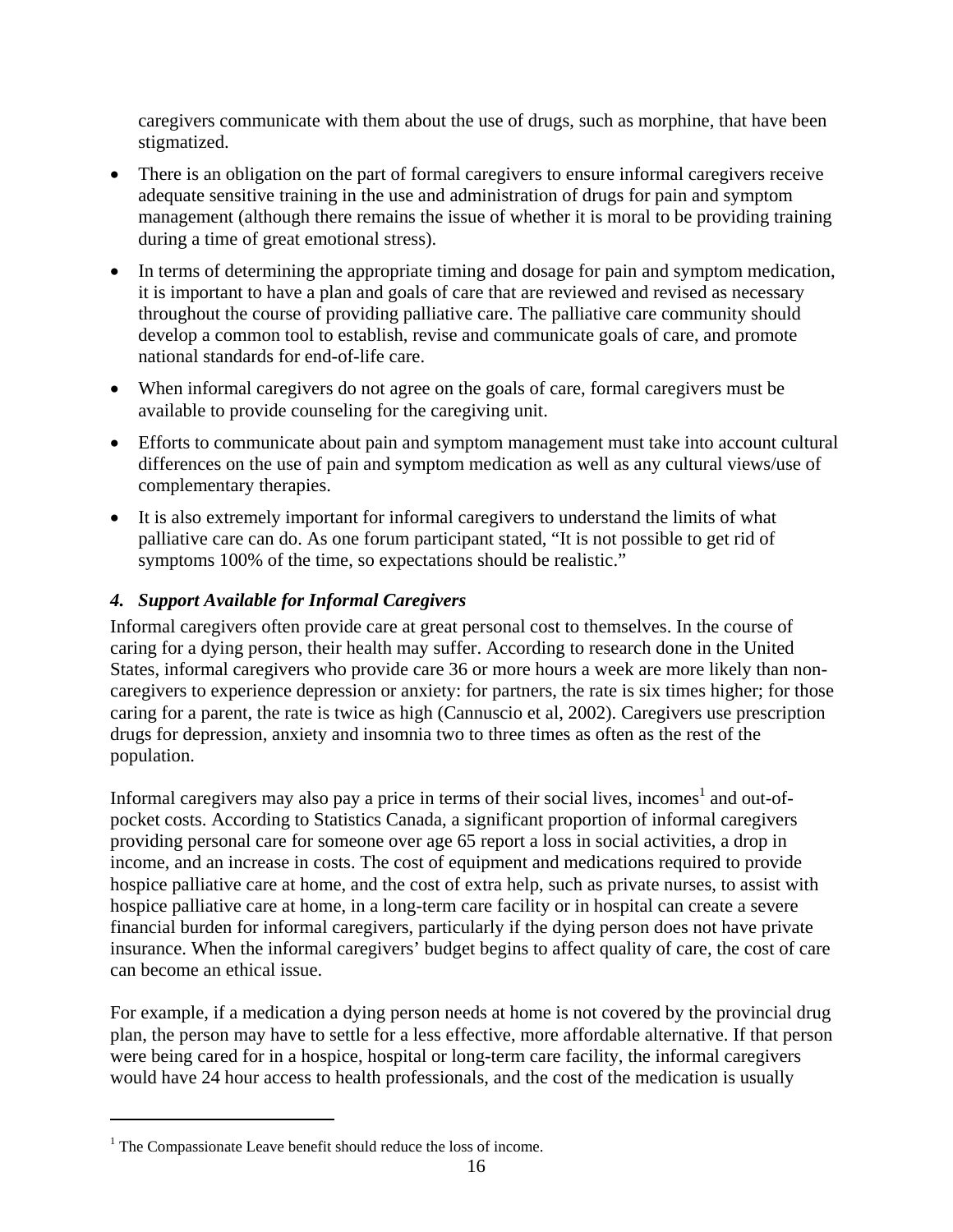covered by the institution.<sup>2</sup> If the person were dying in certain provinces, where informal caregivers have more consistent access to hospice palliative care teams or where the government has introduced policies to cover the cost of medications or equipment required for hospice palliative care at home, the situation for informal caregivers is much better.

Both informal caregivers and professionals report that the lack of consistent support from the health care system can increase the pressure on informal caregivers, lead to exhaustion and burnout, and have long-term negative consequences for the informal caregivers' health. Conversely, in jurisdictions where informal caregivers have more support, it is much easier for them to provide care and they experience fewer negative consequences.

According to forum participants, effective care planning would provide a roadmap for informal caregivers that would: set out goals of care, track changes in the patient's needs and caregivers' capacity, encourage communication, and identify the resources required. The question still remains whether the system is willing or able to provide those resources.

# *5. Substitute Decision Making and Confidentiality*

As part of their role, informal caregivers may take on responsibility for substitute decisionmaking for the dying person.

*"The first principle behind all substitute decision-making, regardless of jurisdiction or statutory provisions, is that the dying person's wishes are to guide all decision-making, whether those wishes are expressed in writing or verbally, or are simply known by virtue of the values, lifestyle and standards the person maintained throughout his or her life. The second principle is that the dying person should be assisted and empowered, regardless of his or her competence, to participate in decision-making and determining his or her life. Both professional and informal caregivers should foster the dying person's autonomy and independence. Even if the person is passing in and out of lucidity, he or she should remain actively engaged in making his/her decision right up to the end. Informal caregivers often erroneously believe that when they are designated a substitute decision maker, they have replaced the person. Even trained health professionals often ignore the dying person and turn to the substitute decision maker to discuss care.* 

*"The principles of acting in the "best interests" of someone does not mean imposing one's own values and wishes. It means knowing what the dying person would want and following those wishes" (Soden, 2004)* 

As part of their education, most professionals receive training to help them understand and deal with the conflict they may encounter when a patient's decisions and values do not reflect their own. Even though they have had this training in ethics, many professionals struggle to allow dying people to make their own choices.

1

**The Role of the Substitute Decision Maker**  To help the dying person make care decisions by:

- facilitating dialogue
- providing information
- ensuring maximum control and dignity at every level of residual capacity
- not damaging relationships / maintaining personal integrity.

 $2^{2}$  An exception to this is when families decides to hire a private nurse to augment the services available in the institution.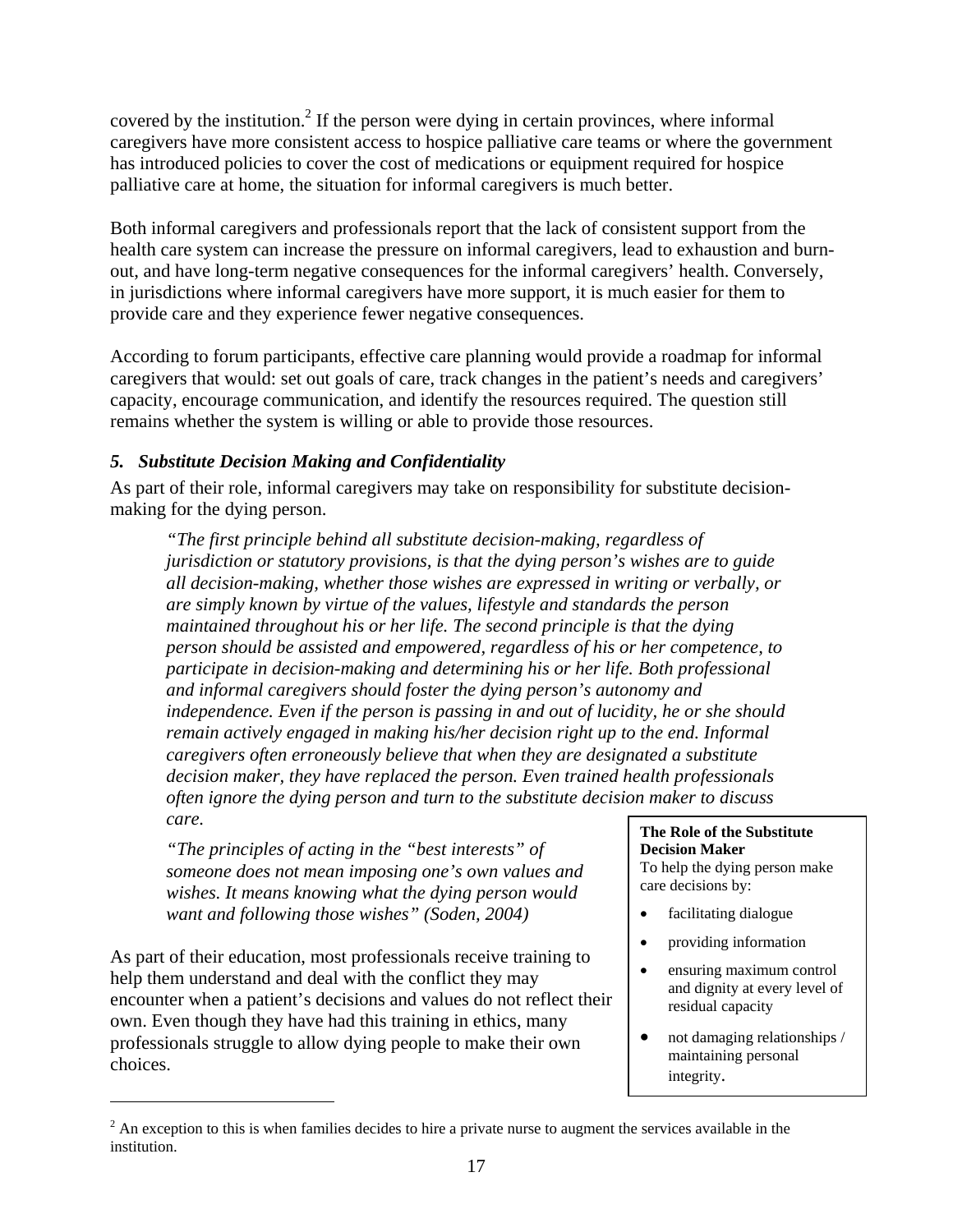When people are cared for at home, the situation becomes more complex. Informal caregivers may not understand their legal obligation to respect the wishes of the dying person. They may have their own histories and agendas. They may knowingly or unknowingly try to influence the dying person's decisions. They may take over the decision-making and make decisions based on their own values, rather than the values or wishes of the dying person. There may be conflicts between informal caregivers. For example, one informal caregiver may be trying to follow the wishes of the dying person and the advice of the professionals while others argue for a different course of action. This type of conflict can affect the informal caregivers, their relationship with the dying person, and their relationships with one another long after the person has died. It can also lead to verbal, emotional and physical abuse of informal caregivers.

Certain steps can be taken help avoid some of the legal and ethical issues that can arise around substitute decision-making, such as:

- encouraging people to talk about their wishes with family members and formal caregivers. According to an Ipsos-Reid poll (2004), most Canadians – 83% -- feel it is very important to discuss their wishes with a family member, but fewer than 44% have done so, and fewer than 9% have discussed their wishes with their doctor.
- encouraging people to prepare advance directives, living wills and powers of attorney, so their wishes will be clear. According to the same Ipsos-Reid poll (2004), 70% of Canadians do not have a living will.
- reassuring people that they can change their minds: what they value when they prepare an advance directive (e.g., do not resusitate) may change, and it can always be reviewed and altered
- involving the dying person in decision-making as much and as long as possible (i.e., during times when the person is lucid)
- educating substitute decision makers about their responsibility to fulfill the dying person's wishes
- providing support for informal caregivers who are making decisions in the absence of a living will or the person's stated wishes
- providing counseling and education when the substitute decision maker appears to not be acting in the best interests of the dying person.

While advance directives and living wills can make it easier for informal caregivers to make decisions for the dying person, the law has not expressed itself in all jurisdictions across Canada about the place of these documents (Soden 2004). Not all provinces have advanced directives available, and advance directives are not followed or enforced in the same way in all provinces (Soden, 2004). This is an issue that should be addressed.

To support informal caregivers in their role as substitute decision makers, more research is required on:

- educating informal caregivers, health care providers, and substitute decision makers on the legal and ethical considerations of decision making
- the role of trans-disciplinary support teams in shared decision making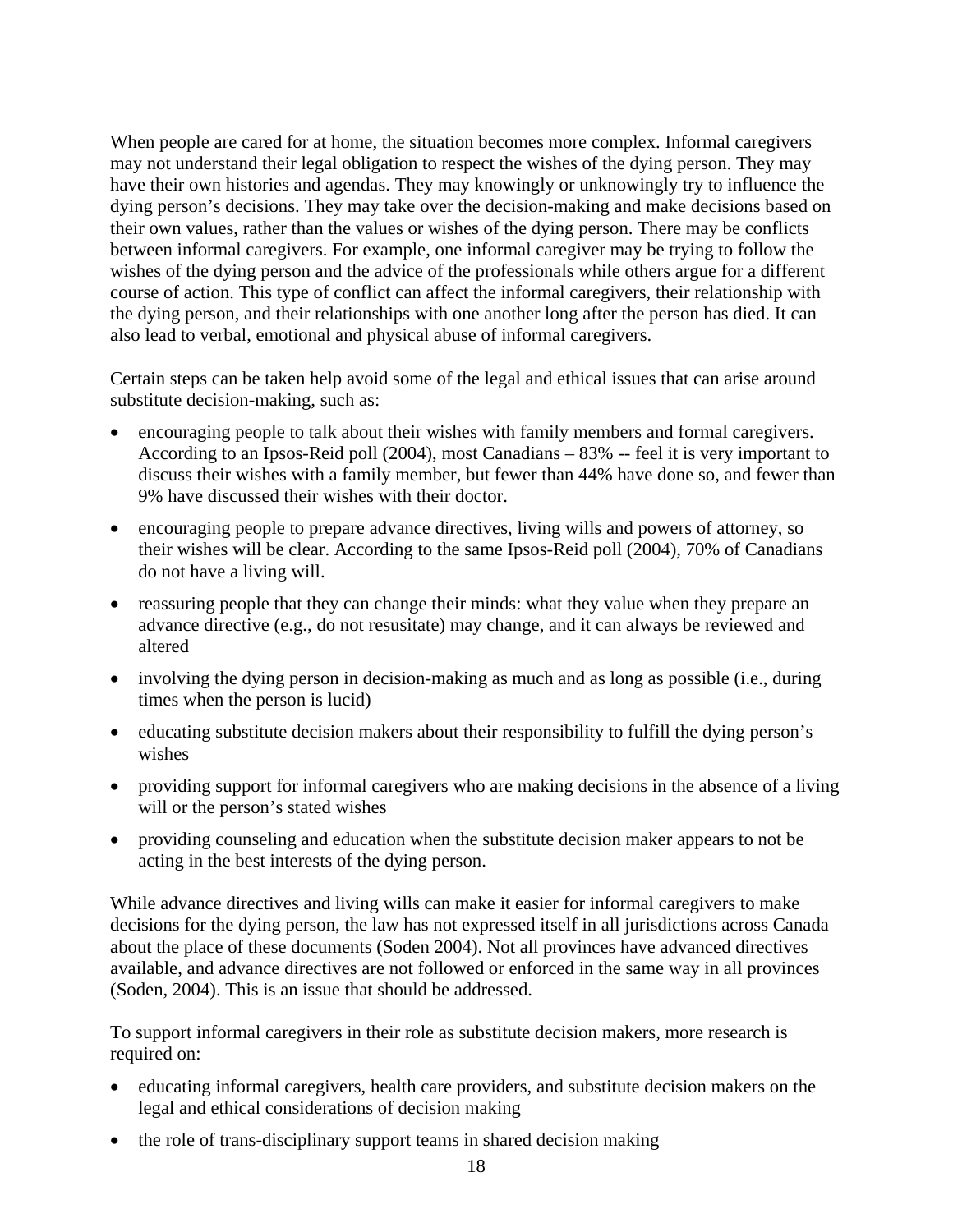- policies that provide checks and balances
- how to define competency/capacity
- providing maximum control for the dying person
- provincial/territorial disparities.

In the course of providing palliative care, informal caregivers may also face issues of confidentiality. In the process of dying or as a result of medication, the dying person may communicate private thoughts and memories, and informal caregivers may be privy to these revelations. In their caring role, the informal caregivers are in a privileged position of trust. They have a responsibility to keep the dying person's communications confidential, and not allow their own self-interest or over-protectiveness to abuse that trust. Information communicated by the dying person should only be disclosed with the person's consent or to the extent required to fulfill the dying person's wishes and care.

Protecting the dying person's confidentiality may raise difficult ethical and legal issues for the informal caregiver, particularly if the communication revealed something that could affect family relationships.

# *6. The Added Complexity Created by Culture, Disability and Marginalization*

The issues faced by informal caregivers providing end of life care are difficult and complex. They become even more complicated in situations where there are cultural differences, communication problems, disabilities and marginalization. For example, when professionals and informal caregivers do not have a common language or when the person dying or the informal caregivers are hearing impaired, it can be difficult to communicate. In many cases, the health care system has both a legal and ethical obligation to provide culturally sensitive service. For example, the hearing impaired have the right to access free interpreting services in hospitals and other medical facilities but, according to forum participants, many professionals do not comply with this law.

Disability can have a profound effect on the support available for informal caregivers and on the experience of dying. For example, if the dying person is physically or intellectually disabled, there is a greater risk that he/she will not be appropriately consulted or involved in making care decisions, or that his/her wishes will not be respected. If the informal caregiver is disabled, there is a risk that formal caregivers will make inaccurate assumptions about his/her ability to provide care.

Caregiving can also be more difficult and stressful when the dying person or informal caregivers face discrimination because of their sexual orientation, religion beliefs, race or socio-economic status. The issue for the formal health care system is how best to support informal caregivers in these situations, and ensure they have the same access to support and services.

# *7. The Transition from Active to Palliative Care*

In the view of forum participants, many of the ethical issues that arise in end-of-life care relate to the fact that we are a "death defying" society. The focus of the health care system is to prolong life. Most people avoid talking about or planning for death, which often affects the quality of the care when they do become palliative. It is a paradox: people don't want to be labeled palliative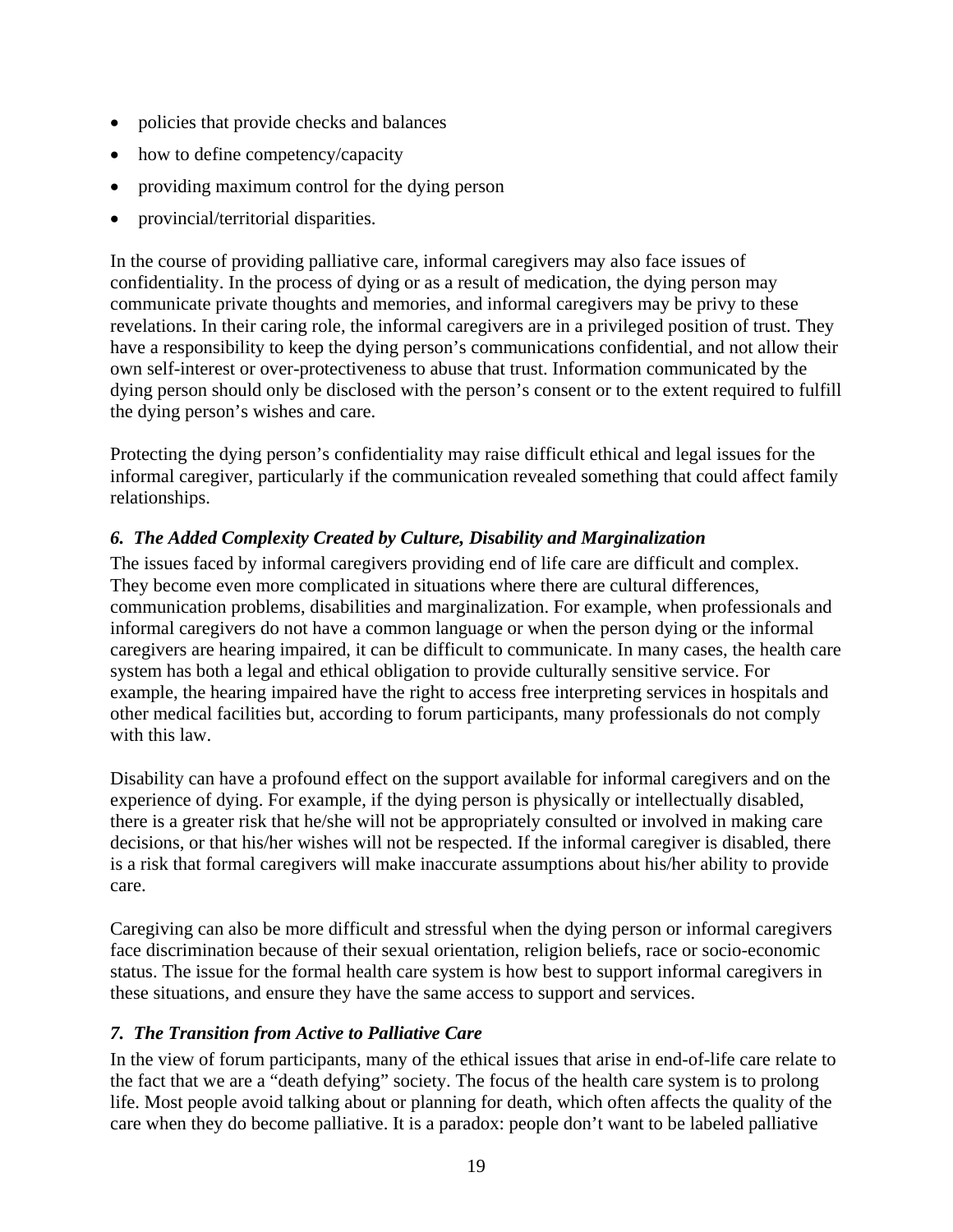but, if no planning is done, the supports they need – including support for informal caregivers - may not be in place when they are dying. It may also mean that they are denied the spiritual benefits of palliative care, and the opportunity to talk about values, forgiveness and reconciliation.

It is important to clarify that end-of-life care is a crucial goal of medicine and is central to health care (Kenney, 2004). A core part of Canadian entitlement to excellent health care must be the right to expert, compassionate, interdisciplinary care at the end of life. (Kenney 2004).

According to forum participants, the key to greater valuing of hospice palliative care and a more effective transition from active to end-of-life care, is openness and education – of health professionals, patients and informal caregivers When people are more knowledgeable and see the place of planning for death in the midst of living, they can make more effective decisions, the journey can be more positive, there is less stress, and the legal and ethical issues that do arise can be managed.

# **Conclusion**

#### **Every Canadian has the right to die with dignity, free of pain, surrounded by their loved ones, in a setting of their choice.**

Informal caregivers play a vital role in providing hospice palliative care. Their willingness to provide care makes it possible for many Canadians to die in the setting of their choice, and relieves some of the pressure and workload on health professionals. When informal caregivers provide care at home, they also help free up beds in hospitals and long-term care facilities that can be used for people with more acute health care needs.

Informal caregivers are a valuable resource. Given our demographics, the aging of the population and the pressure to manage health care costs, the system will become increasingly dependent on informal caregivers. To safeguard this resource, the system must look at effective ways to support and empower informal caregivers. Every effort must be made to identify and address the legal and ethical issues informal caregivers face, develop policies and programs that support them, and minimize the personal, social and health costs associated with providing end of life care.

In this initial effort to explore the legal, ethical and moral issues facing informal caregivers providing end-of-life care, it is clear that minimal research has been done in this field. More research and discussion is required to identify the types of legal and ethical issues that can be dealt with effectively through policy, legislation and/or education.

In the process of addressing these issues, it will be critical to involve the public in determining the types of services that we value as a society, and identifying the supports that should be available from the health care system during end-of-life care.